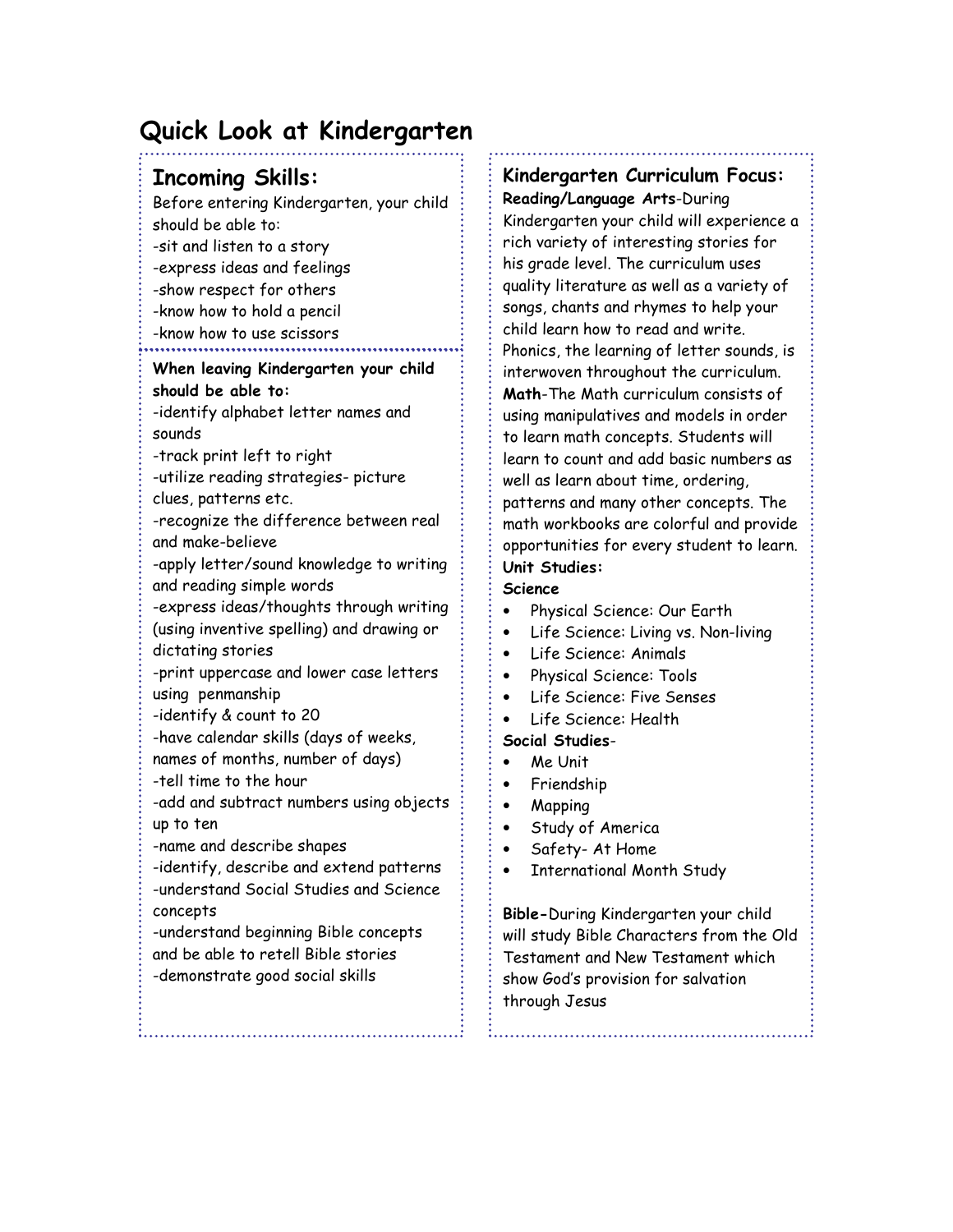# Quick Look at First Grade

## Incoming Skills:

Before entering First Grade, your child should be able to:

- identify letter names and sounds
- track print left to right
- utilize reading strategies
- apply letter/sound knowledge to writing and reading simple words
- express ideas/thoughts through writing and drawing
- print upper case and lower case letters
- identify & count to 20 or more
- tell time to the hour
- add & subtract numbers up to ten
- know and describe shapes and colors
- know, describe and extend patterns

#### When leaving First Grade, your child should be able to:

- utilize reading strategies
- apply letter/sound knowledge to writing and reading more complex words
- know the "word wall" words for first grade
- spell phonetically as well as begin to use standard spelling rules
- read alone for at least 10-15 minutes
- print upper and lower case letters neatly using D'Nealian handwriting
- write creatively using imagination while applying basic grammar rules: capitalization, complete sentences and punctuation.
- add and subtract to 20
- count to 100 by one's, two's, five's and ten's
- Solve simple story problems
- tell time to the hour and half hour
- read & understand simple
	- instructions

# First Grade Curriculum Focus:

#### Reading/Language Arts

- During First Grade students will embark on the wonderful world of reading. They will read "real" stories while also learning more about letter sound relationships and how letters fit together to form words, how words form sentences and so on.
- Many more phonic patterns will be introduced along with Word Families to increase the student's ability to read and to write.
- Reading Fluency and Comprehension will be a focus along with learning about strategies for reading such as looking for main idea, story order, predicting what might happen next etc.
- Grammar lessons will focus on using complete sentences and proper punctuation (periods, exclamation marks, quotation marks and commas)
- Students will be given many opportunities to explore creative writing

#### Math

Math will continue to build on concepts taught in kindergarten. Manipulatives will still be used to help the teaching of math concepts but students will begin to move from concrete principles to some abstract concepts.

#### Science

- Physical Science: Solids, Liquids & Gases
- Physical Science: Transportation
- Earth Science: Air, Sun, and Water
- Earth Science: Using Trash
- Life Science: Life Cycles

#### Social Studies

- Safety
- Mapping
- Communities
- Manners
- Occupations/Community Helpers
	- International Month Study

### Bible

During first grade, students will study the Old Testament chronologically up to Isaiah's Prophecy of Jesus. Then students will study the birth, death and resurrection of Jesus.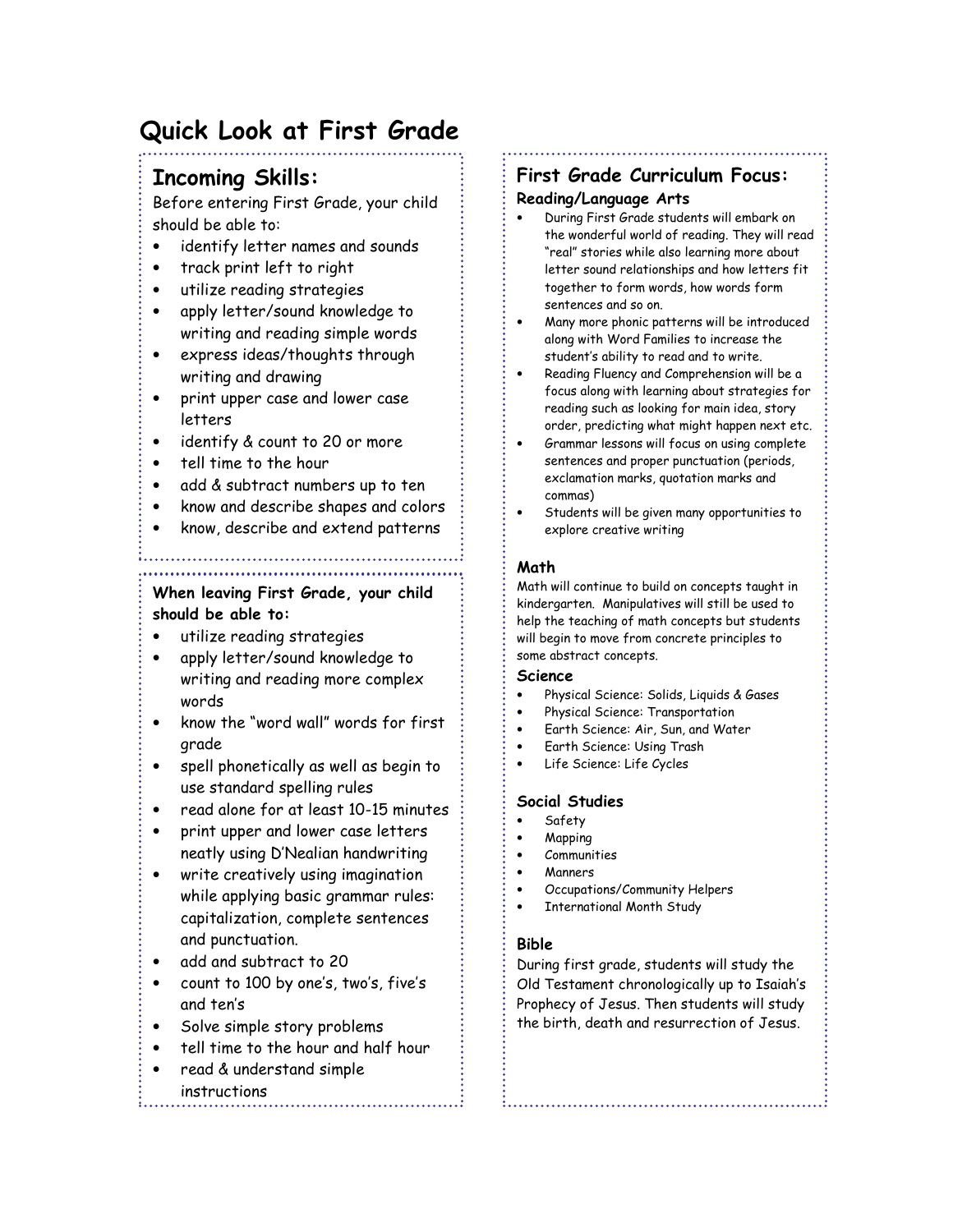# Quick Look at Third Grade

# Incoming Skills:

Before entering Third Grade, your child should be able to:

- Read grade level chapter books
- Write with complete sentences using proper punctuation, grammar and capitalization.
- Use standard spelling rules but also spell unknown words phonetically
- Print legibly
- Write a paragraph with topic sentence and supporting sentences
- Know the 2<sup>nd</sup> Grade Word Wall words
- Add and Subtract math problems up to 3-digit numbers
- Have an understanding of multiplication and division
- Follow written and oral instructions independently

#### • When leaving Third Grade, your child should be able to:

- read chapter books independently
- read alone for 20-25 minutes
- identify sentence parts
- spell sight words accurately and utilize decoding skills to read more difficult words
- know the word wall list for  $3^{rd}$  grade
- write grammatically correct sentences/paragraphs for different purposes: poetry, research, journals, letters, stories
- progress in writing organization: drafting, revising, proofreading
- write in cursive handwriting with fluency
- know basic facts through 10's for addition, subtraction, multiplication and division
- use a variety of strategies to solve mathematical problems
- work cooperatively with a partner/ in a group
- listen attentively in class

## Third Grade Curriculum Focus:

#### Reading/Language Arts

- Third Grade continues to build on what students have learned in previous years using a rich collection of literature. Students will also read the novels, Stone Fox and Sarah, Plain and Tall as a class.
- Students will continue to learn more Word Wall words and utilize Word Families as well as other strategies to build spelling skills.
- Students will develop in their composition skills, writing in different genres and learning how to write reports.

### Math

- 3 and 4-digit addition and subtraction
- Multiplication & Division facts
- Fractions: Add & Subtract like Fractions
- Decimals
- Place Value up to 99,999
- Number Sense
- Rounding Numbers up to 10,000
- Tell time to nearest minute
- Calculate elapsed time
- Use of data in a table or graph
- Determining Predictability of events
- Geometry: Solid & Plane Figures, Polygons, Congruence and Symmetry
- Measurement

#### Science

- Life Science: Classify Living Things
- Life Science: Support Systems
- Earth Science: Solar System
- Physical Science: Sound
- Earth Science: Using Land

#### Social Studies-

- Map & Geography Unit
- Java/Indonesia Study
- Change Over Time
- Homeland Unit
- Safety: Drugs & Alcohol, Manners and Health

• International Month Country Study

### Bible

- The Early Church
- Life of Paul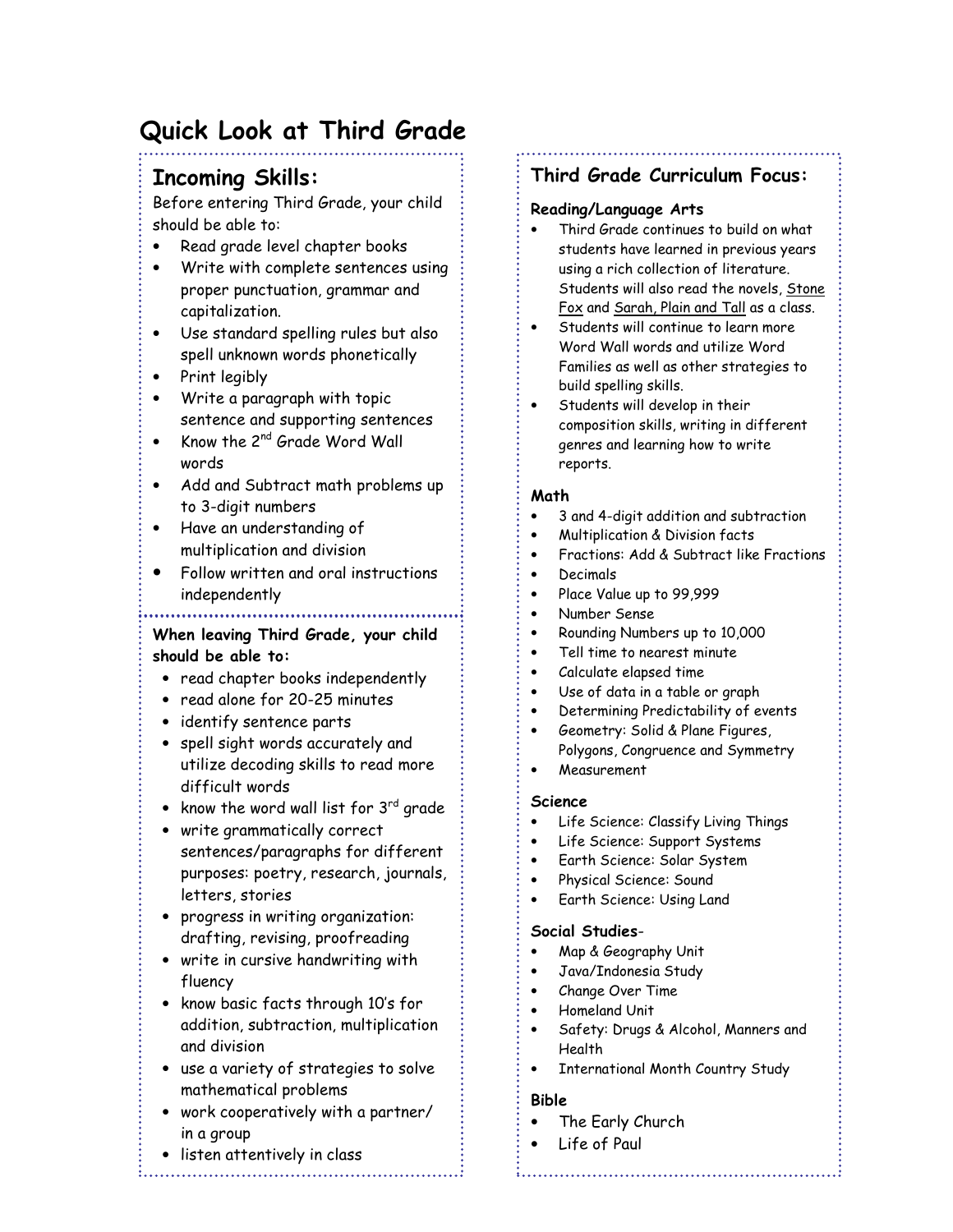# Quick Look at Fourth Grade

# Incoming Skills:

Before entering Fourth Grade, your child should be able to:

- read grade level chapter books
- know the 3<sup>rd</sup> Grade Word Wall words
- know all Math Facts up to 10
- follow written and oral instructions independently
- write independently a basic paragraph using complete sentences and proper punctuation.
- write fluently in cursive handwriting
- utilize word families to spell words correctly
- know the 3<sup>rd</sup> grade Word Wall words

### When leaving Fourth Grade, your child should be able to:

- read chapter books independently
- read alone for 25-30 minutes
- read and identify a variety of genres
- continue to be able to organize, draft, revise and proofread writing
- identify reasons for writing and use main idea
- use punctuation correctly
- spell multi-syllabic words
- discuss how the Bible came to be
- know all multiplication facts up to 12
- be able to divide problems up to 2 digit divisors
- begin to read and study independently in the content areas (Social Studies, Science, Bible etc.)

### Fourth Grade Curriculum Focus:

#### Reading/Language Arts

- The Literature based reading program continues with some wonderful stories. Students will also read the following novels as a class: The Horse and His Boy, How to Eat Fried Worms, and
- Students will begin a more traditional spelling program in this grade. They will have a list of 20 words containing specific spelling rules/guidelines.
- Students will continue to develop in their composition skills by writing in different genres.

### Math

- 4-digit addition and subtraction
- Multiplication facts up to 12
- Multi-digit multiplication problems
- Division Problems up to 2 digit divisors
- Fractions & Decimals
- Place Value up to 1,000,000
- Measurement
- Geometry

### Science

- Life Science: Control Systems
- Earth Science: The Ocean
- Earth Science: Organisms and Environments
- Physical Science: Electricity
- Physical Science: Motion

#### Social Studies-

- Ancient Greece
- Ancient Egypt
- Ancient China
- Mesopotamia
- International Month Study

#### Bible

- How the Bible Came to Us
- Divisions of the Bible
- How to Study the Bible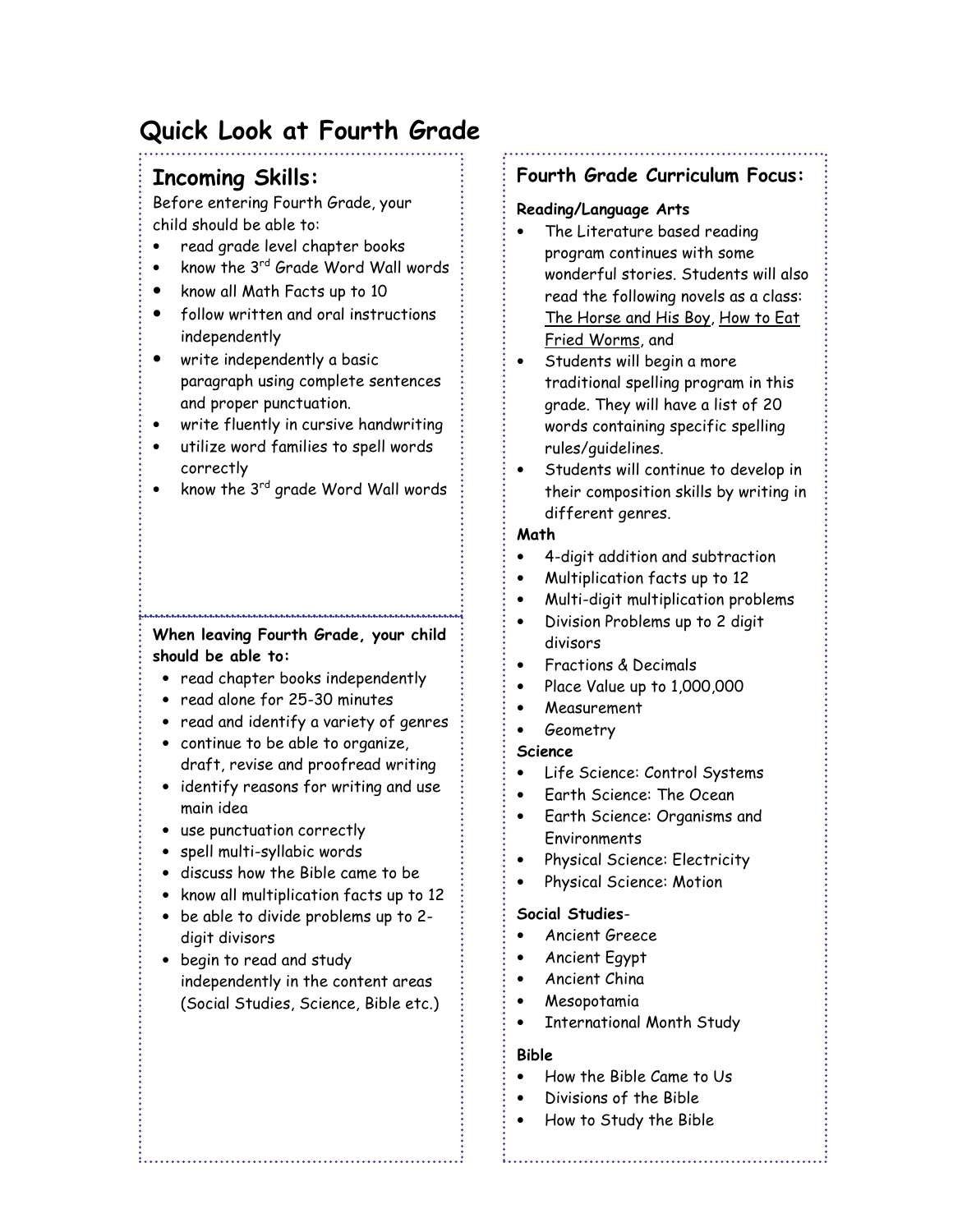# Quick Look at Fifth Grade

## Incoming Skills:

#### Before entering Fifth Grade, your child should be able to:

- read chapter books independently
- read alone for 25-30 minutes
- read fluently, comprehending the material
- write a clear story or essay
- identify reasons for writing and use main idea
- use punctuation & capitalization correctly
- spell multi-syllabic words
- recognize and use cursive letters
- discuss how the Bible came to be
- quickly recall al basic addition and subtraction math facts
- know all multiplication tables 1-12
- be able to divide problems with up to 2-digit divisors

### When leaving Fifth Grade, your child should be able to:

- write a well-organized paragraph
- write a formal research paper using multiple sources
- read & appreciate a variety of literary genres
- use basic rules of capitalization and punctuation in writing
- proofread compositions
- multiply by 3-digit numbers
- divide by 2-digit divisors
- write and solve simple algebraic equations
- understand order of operations
- work with negative and positive integers
- classify basic geometric figures
- easily write in cursive

# Fifth Grade Curriculum Focus:

#### Reading/Language Arts

- Read anthology of stories & six chapter books
- Read library books and write reports
- Learning basic parts of speech
- Write stories, poems & different kinds of paragraphs
- Study grammar, punctuation & capitalization
- Research and write a formal 800-1,000 word research paper on a biographical subject
- Revise & edit compositions
- Apply rules of spelling and acquiring new vocabulary.

#### Math

- Add, subtract, multiply & divid whole numbers
- Work with fractions & decimals
- Write and solve algebraic equations
- Make a variety of graphs
- Understand order of operations
- Work with negative and positive integers
- Classify plane & solid geometric figures

#### Science

- Units:
- Life Science: Transport Systems
- Earth Science: Landforms
- Earth Science: Atmosphere
- Physical Science: Inventions
- Physical Science: Light

#### Social Studies-

#### Units of Study:

- Ancient Rome
- Knights and Castles
- Renaissance and Reformation
- Age of Exploration
- International Month Study

#### Bible

- Focus on Old Testament stories, from the early stories in Genesis through to the Prophets and study the prophecies that were fulfilled by Christ
- Discuss how to apply Biblical principles to daily life
- Enjoy devotional times of worship and prayer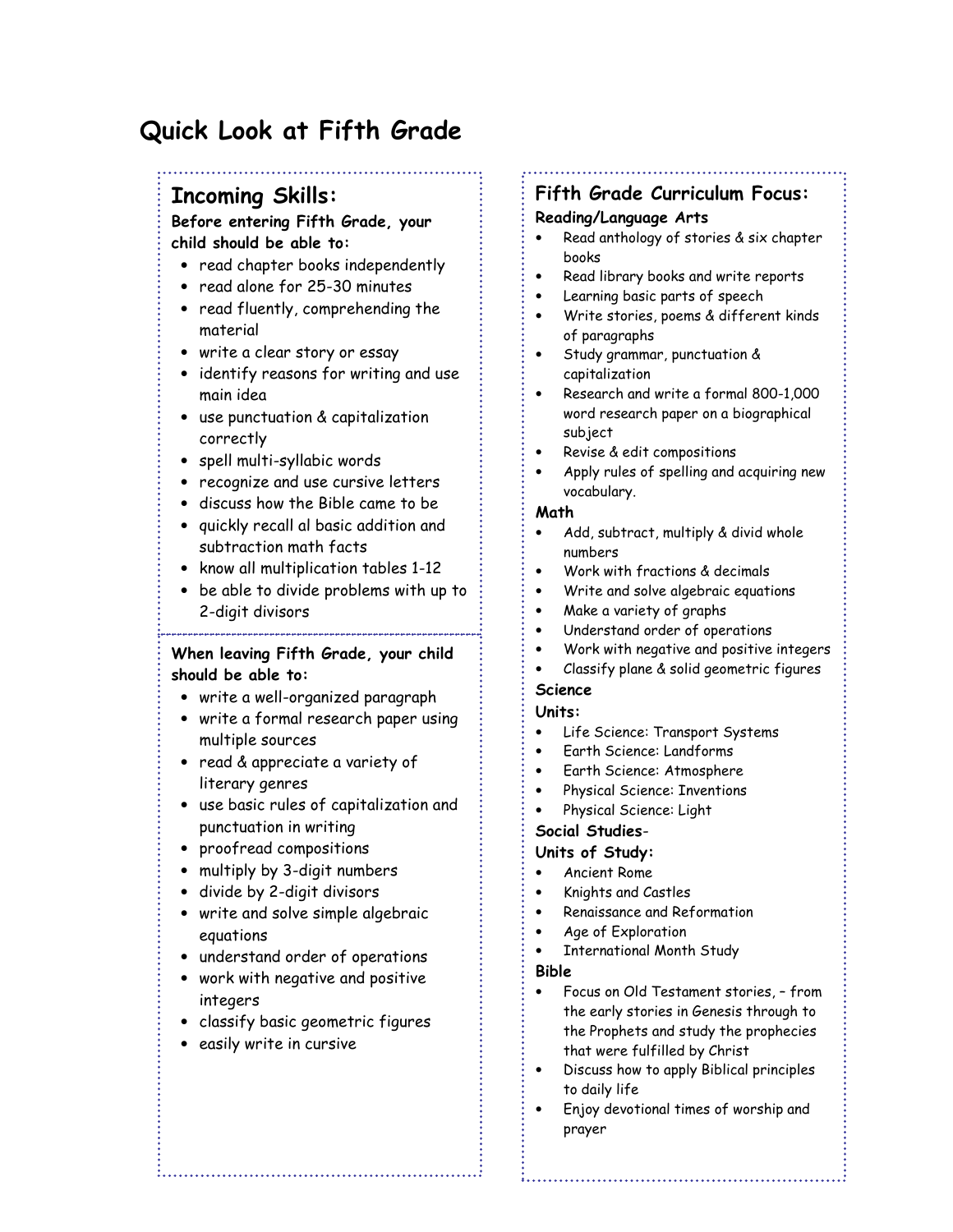# Quick Look at Sixth Grade

## Incoming Skills:

#### Before entering Sixth Grade, your child should be able to:

- write an organized paragraph
- write a research report
- proofread compositions
- identify subject and predicate (simple and complete)
- read for pleasure, fiction and nonfiction
- read for information
- use basic rules for capitalization, punctuation and grammar
- multiply by 3-digit numbers
- divide by 2-digit divisors
- understand order of operations
- write and solve algebraic equations
- write in cursive

## When leaving Sixth Grade, your child should be able to:

.<br>8.<br>Coronario no noronario no conocidade no conocidad de conocidad e conocidad e conocidad e conocidad e conocidad

- write a persuasive essay
- write a research report
- spell technical and multi-syllabic words
- identify simple, compound, complex, and compound-complex sentences
- speak and read orally with effective tone, pitch and pace
- write well-organized, clear answers to essay questions
- read and study independently in the content areas (social studies, science etc.)
- use basic computer and computer keyboarding skills
- add, subtract, multiply & divide fractions & mixed numbers
- solve algebraic equations
- know how to compute ratio, proportion, percent and probability
- collect and organize data on a graph

# Sixth Grade Curriculum Focus:

#### Reading/Language Arts

- Comprehension of all types of literature
- Comprehensive study of literary elements and reading strategies
- Continued development of vocabulary
- Spelling, writing mechanics, and grammar

#### Math

- Fractions-Add & Subtract, Mixed Numbers, Multiply & Divide
- Collect & Organize Data, Using Graphs
- Algebra: Number Relationships and Operations with Integers, Equations
- Geometry and Spatial Reasoning
- Ratio & Proportion, Percent & Probability
- Measurement: Length, Perimeter, Area, Volume,

#### Science

#### Units:

- Life Science: Human Development
- Earth Science: The Universe
- Earth Science: Biodiversity
- Physical Science: Matter
- Life Science: The Cell

#### Skills:

- Inquiry skills
- Content Reading
- Discerning between fact and theory
- Scientific Method
- Study Skills

#### Social Studies-

- American History and Geography
- Content Reading
- Vocabulary
- Comprehending Graphic Aids
- Study Skills
- International Month Study

#### Bible

- The Father or our Faith: Abraham
- The Christian Life: Jesus (Book of Luke)
- Traditional Hymns of the Church
- Peace Making Curriculum

#### Computer

- Computer keyboarding
- Word processing skills